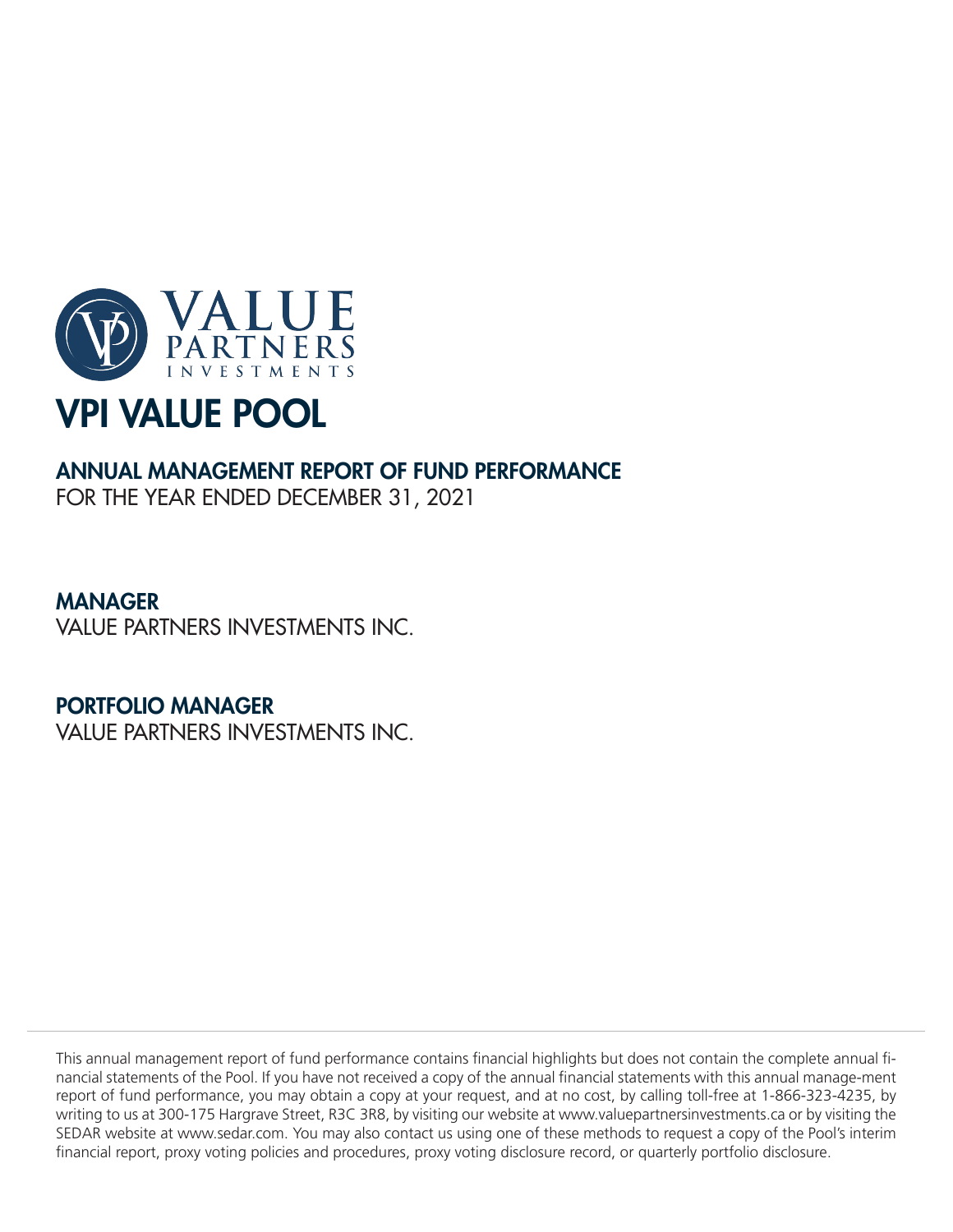

## **Annual Management Discussion of Fund Performance**

March 21, 2022

## **Investment Objective and Strategies**

VPI Value Pool's objective is to provide unitholders with long-term growth while preserving capital. The Portfolio Manager seeks to achieve the objectives of the Pool by investing in a diversified, but concentrated, portfolio of North American and International-based equity securities.

The Portfolio Manager emphasizes searching for companies that have several key characteristics, the most critical of which include:

- (i) a sustainable competitive advantage;
	- (ii) a repeatable "subscription-like" revenue stream;
	- (iii)a large and growing free cash flow;
- (iv)a talented, hardworking, and ethical management team working on behalf of all shareholders; and (v) less sensitivity to macroeconomic changes.

In the absence of opportunities that meet its criteria, the Portfolio Manager may hold significant cash or shortterm debt securities until appropriate investment opportunities become available.

#### **Risk**

In January 2022, the Manager announced that the Pool will be closed on or about March 31, 2022. In anticipation of unitholder redemptions and to protect investor capital up until the date of closure, the Portfolio Manager has liquidated the Pool's holdings to cash. See Recent Developments for further details.

#### **Results of Operations**

Net assets of the Pool decreased by approximately \$4.4 million for the year ended December 31, 2021. This decrease consisted of \$10.9 million of net redemptions, offset by a \$6.5 million increase in net assets from operations. The increase in net assets from operations can be attributed to \$2.6 million of net realized gains on the sale of investments during the year, \$4.6 million of unrealized appreciation in the value of investments and \$0.6 million of dividend income. This was offset by \$1.2 million in management fees and operating expenses and a \$0.1 million foreign exchange loss on cash.

There were four additions made to the Pool's equity holdings during the year. The following table summarizes the businesses that were added to the portfolio:

| Additions                        | Dispositions |
|----------------------------------|--------------|
| Alimentation Couche-Tard Inc.    | None         |
| Altria Group, Inc.               |              |
| Philip Morris International Inc. |              |
| Swedish Match AB (publ)          |              |

As a result, there were shifts in the portfolio allocation from the prior year as indicated in the following table:

|                            | Allocation |                            | Allocation |
|----------------------------|------------|----------------------------|------------|
| Sector                     | Increase   | Sector                     | Decrease   |
| Food, Beverage and Tobacco | 13.5%      | Cash                       | 14.2%      |
| Food and Staples Retailing | 5.5%       | Retailing                  | 4.3%       |
| Insurance                  | $1.4\%$    | Diversified Financials     | 2.0%       |
| <b>Consumer Services</b>   | $0.7\%$    | Telecommunication Services | 1.2%       |
| Media & Entertainment      | 0.6%       |                            |            |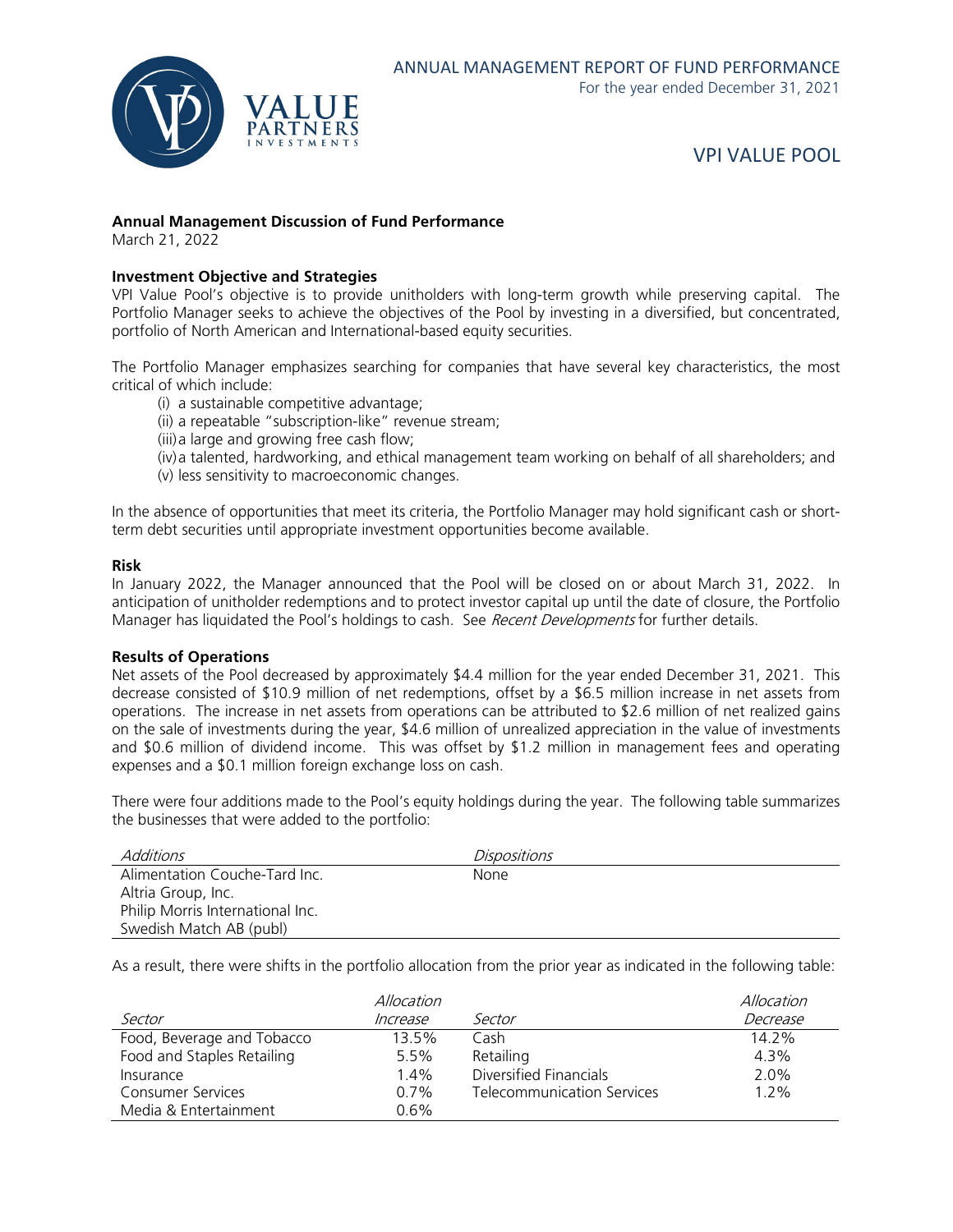

## **Results of Operations (continued)**

The Pool provided returns in the range of 11.7% to 14.3% which was below the 27.6% return of the S&P 500 Total Return Index (C\$). The index continued to benefit from the rise in the small number of very large, overvalued stocks mentioned above. The Value Pool was positively impacted by Alphabet and Berkshire Hathaway. The main detractor to performance was the large cash position of approximately 30%.

Trading activity in the Pool was limited during the year, with four new companies being added to the portfolio: three in the tobacco industry and one Canadian company. The tobacco additions included Philip Morris International, Altria and Swedish Match. All three are dominant players in their field and generate large amounts of growing free cash flow. They were purchased at what the portfolio manager believes to be value prices. The Canadian company was Alimentation Couche-Tard Inc., a world leader in the convenience store industry.

#### **Revenues and Expenses**

Revenues of the Pool amounted to \$0.6 million, representing dividend income from its holdings. The Pool also experienced \$2.6 million of realized gains on the sale of its investments and \$4.6 million in unrealized appreciation in the value of its investments during the year offset by \$1.2 million in management fees and operating expenses and a \$0.1 million foreign exchange loss on cash.

The realized gains on sale of investments of \$2.6 million is attributable to partial dispositions of shares from the portfolio during the year.

| <b>Holding</b>       | Approximate<br><b>Holding Period</b> | <b>Proceeds</b><br>(millions \$) | Cost<br>(millions \$) | <b>Realized Gain</b><br>(millions \$) |
|----------------------|--------------------------------------|----------------------------------|-----------------------|---------------------------------------|
| Partial Dispositions | n/a                                  | 14.1                             |                       | 2.6                                   |
|                      |                                      | 14.1                             |                       | 2.6                                   |

#### **Recent Developments**

Closure of VPI Value Pool

On January 27, 2022, the Manager announced that the Pool will be closed on or about March 31, 2022. The decision to close the Pool was due to the forthcoming departure of key members of the portfolio management team coupled with the ongoing challenges faced by the Pool's specific mandate in the current investing environment. Units of the Pool were no longer available for purchase and pre-authorized payments plans were stopped as of the announcement date and a notice was sent to each investor in the Pool to notify them of the closure.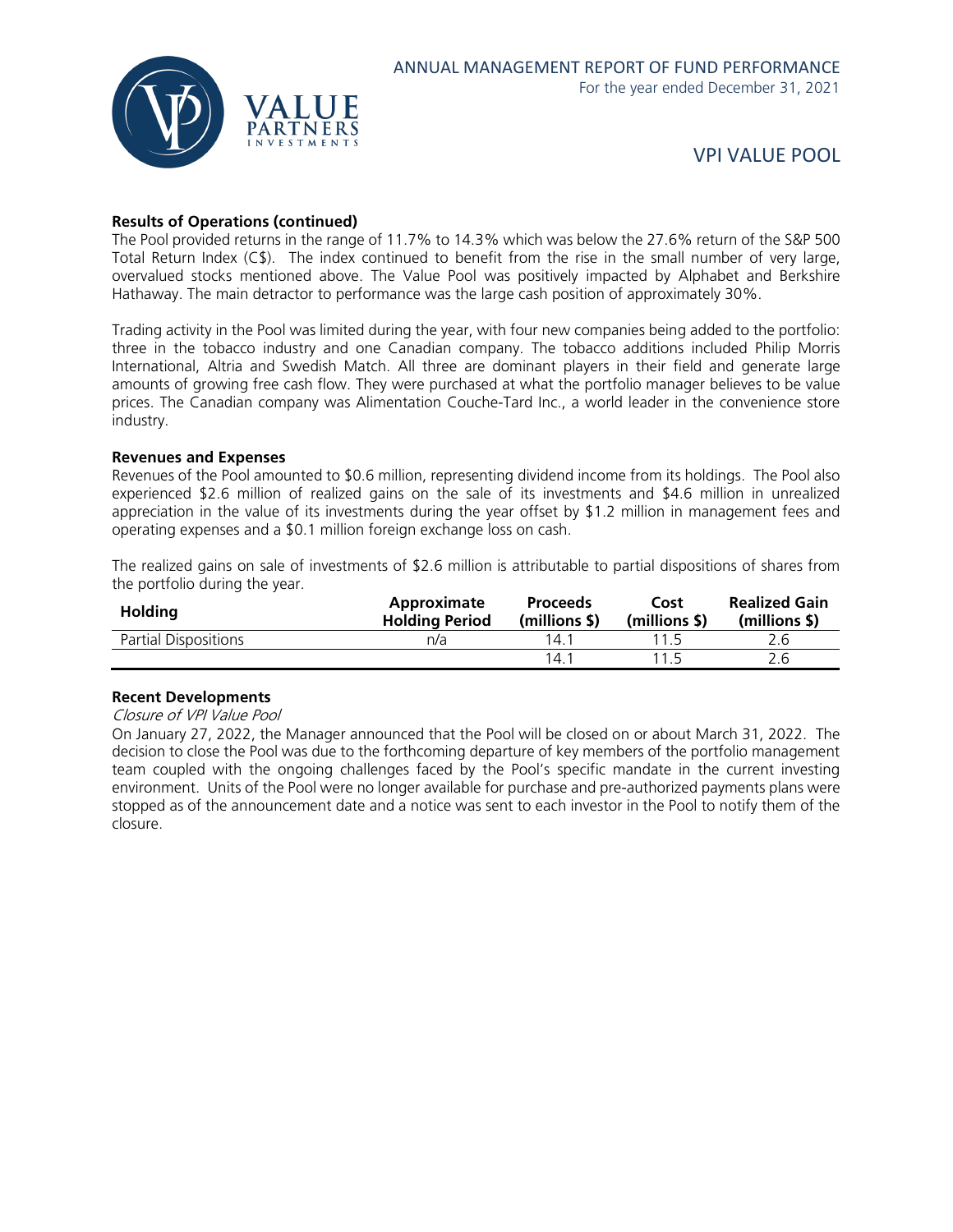

For the year ended December 31, 2021

## VPI VALUE POOL

| <b>Portfolio Allocation</b> |       |                            |          |
|-----------------------------|-------|----------------------------|----------|
| US Equities                 | 48.7% | Canadian Equities          | 11.1%    |
| Cash                        | 28.6% | Other Net Assets           | $-0.3\%$ |
| Offshore Equities           | 11.9% |                            |          |
| <b>Sector Allocation</b>    |       |                            |          |
| Cash                        | 28.6% | Diversified Financials     | $9.2\%$  |
| Media and Entertainment     | 19.9% | <b>Consumer Services</b>   | 7.4%     |
| Food, Beverage and Tobacco  | 13.5% | Telecommunication Services | 6.1%     |
| Insurance                   | 10.1% | Food and Staples Retailing | 5.5%     |
|                             |       | Other Net Assets           | $-0.3%$  |

## **Top 25 Holdings**

| <b>Issuer</b>                       | Percentage<br>of Net<br><b>Assets</b> |
|-------------------------------------|---------------------------------------|
| Cash                                | 28.6%                                 |
| Berkshire Hathaway Inc., Class B    | $9.2\%$                               |
| Alphabet Inc., Class A              | 7.6%                                  |
| Domino's Pizza Group plc            | 7.4%                                  |
| The Liberty SiriusXM Group, Class A | 6.8%                                  |
| T-Mobile US, Inc.                   | 6.1%                                  |
| Fairfax Financial Holdings Limited  | 5.6%                                  |
| Liberty Broadband Corporation       | 5.6%                                  |
| Alimentation Couche-Tard Inc.       | 5.5%                                  |
| Philip Morris International Inc.    | 4.5%                                  |
| Swedish Match AB (publ)             | 4.5%                                  |
| Markel Corporation                  | 4.5%                                  |
| Altria Group, Inc.                  | 4.4%                                  |
| Other Net Assets                    | $-0.3%$                               |
| Total                               | 100.0%                                |

The above summary of investment portfolio may change due to ongoing portfolio transactions of the Pool. An update will be made available within 60 days of each subsequent quarter-end.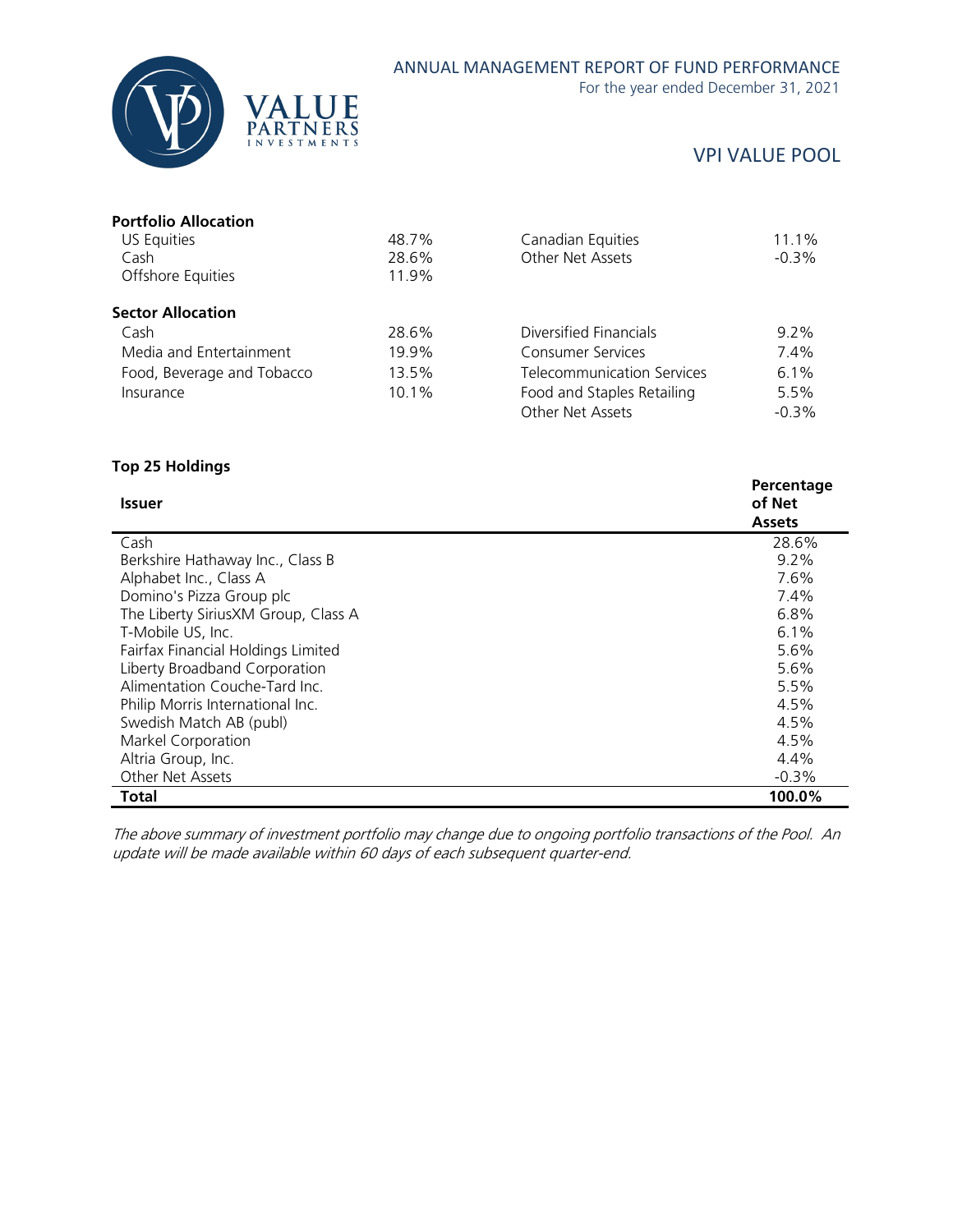

### **Past Performance**

The historical performance information shown below assumes that all distributions were reinvested in the Pool and does not account for any sales, redemptions, distributions or optional charges or income taxes payable by an investor that would have reduced returns. Mutual fund returns are not guaranteed, their values change frequently and past performance may not be repeated.

#### **Year-by-Year Return**

The bar charts below show the performance of each series of the Pool (net of fees) for the year ended December 31, 2021, and for previous years ended December 31 or since inception to December 31. It shows in percentage terms, how an investment made on January 1 or on inception would have increased or decreased by the end of the respective periods.





(1) The Pool was capped to new investments from June 30, 2014 to November 2, 2015.

(2) 2017 return since inception on July 5, 2017.

(3) Value Partners Investments Inc. assumed portfolio management responsibilities of the Pool on November 6, 2019.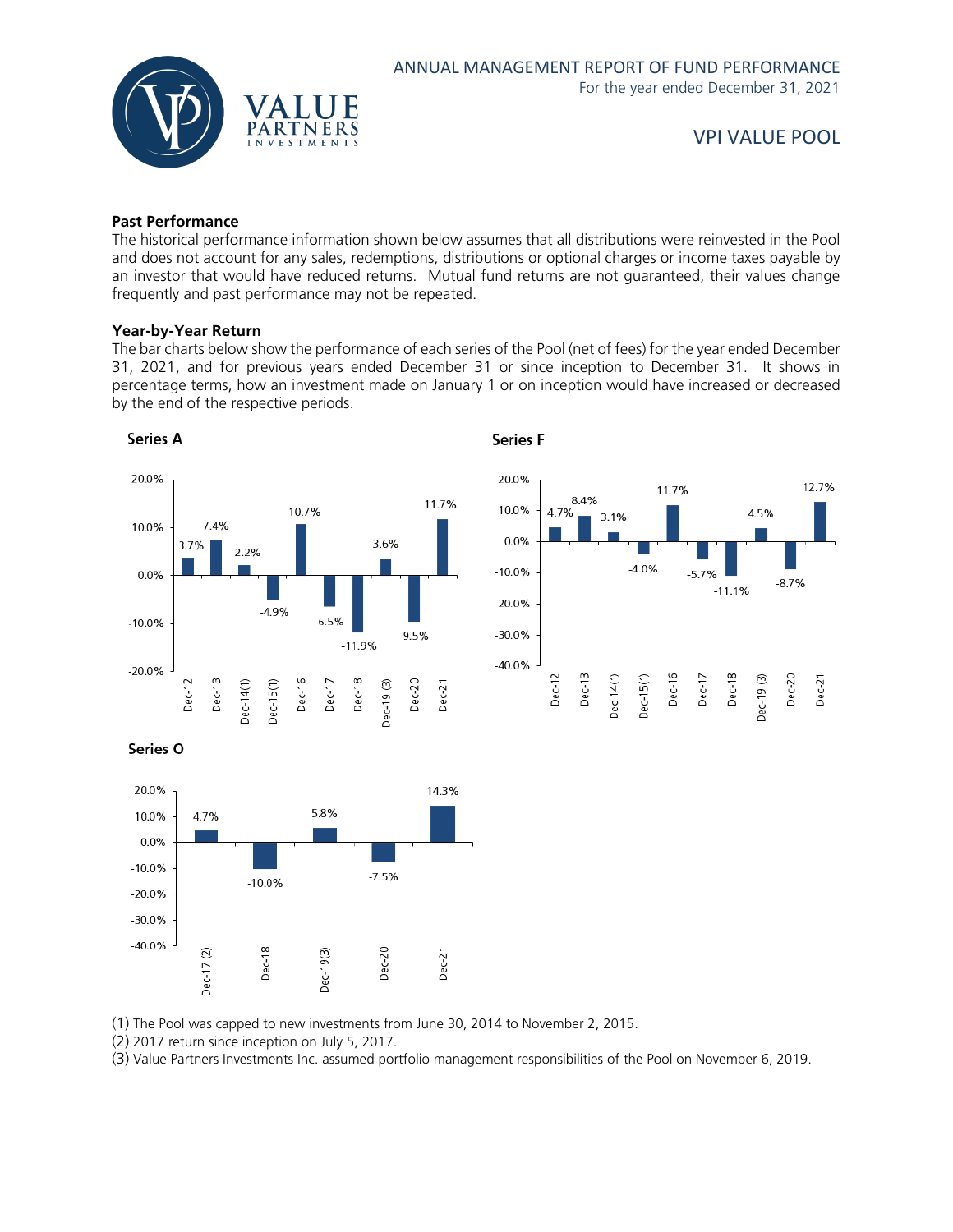

**Since**

## **Annual Compound Returns**

The following table shows the annual compound total return of each series of the Pool compared to the S&P/TSX Composite Index and the S&P 500 Index in Canadian dollar terms for the periods shown ended December 31, 2021. All index returns are calculated on a total return basis, meaning that performance was calculated under the assumption that all distributions were reinvested.

|                                                            | 10 Year | 5 Year   | 3 Year  | 1 Year | энке<br>Inception<br>(4) |
|------------------------------------------------------------|---------|----------|---------|--------|--------------------------|
| Series A <sup>(1)(2)(3)</sup> (Inception: October 1, 2007) | $0.3\%$ | $-2.9%$  | $1.5\%$ | 11.7%  | $-0.4\%$                 |
| S&P/TSX Composite Index                                    | $9.2\%$ | 10.0%    | 17.5%   | 25.1%  | 7.7%                     |
| S&P 500 Index (C\$)                                        | 19.1%   | 17.1%    | 22.8%   | 27.6%  | 12.4%                    |
| Series F <sup>(1)(2)(3)</sup> (Inception: October 1, 2007) | $1.2\%$ | $-2.0\%$ | 2.5%    | 12.7%  | 0.5%                     |
| S&P/TSX Composite Index                                    | $9.2\%$ | 10.0%    | 17.5%   | 25.1%  | 7.7%                     |
| S&P 500 Index (C\$)                                        | 19.1%   | 17.1%    | 22.8%   | 27.6%  | 12.4%                    |
| Series $O^{(1)(2)(3)}$ (Inception: July 5, 2017)           | n/a     | n/a      | 3.8%    | 14.3%  | 1.2%                     |
| S&P/TSX Composite Index                                    | n/a     | n/a      | 17.5%   | 25.1%  | 11.0%                    |
| S&P 500 Index (C\$)                                        | n/a     | n/a      | 22.8%   | 27.6%  | 17.6%                    |

(1) The percentage return differs for each series because the management fee rate and expenses differ for each series.

(2) The Pool was capped to new investments from June 30, 2014 to November 2, 2015.

(3) Value Partners Investments assumed the role of portfolio manager of the Pool on November 6, 2019.

(4) The return since inception for each series will differ when the inception date differs.

The S&P/TSX Composite Index is a broad market indicator of activity for the Canadian equity market. Size and liquidity are among the key criteria for inclusion in the index, with size being assessed on a float market capitalization basis and liquidity being measured relative to liquidity thresholds. The S&P 500 Index has been widely regarded as the best single gauge of the large cap U.S. equities market since the index was first published in 1957. The index includes 500 leading companies in leading industries of the U.S. economy, capturing approximately 80% coverage of available market capitalization.

#### **Management Fees**

The Pool pays an annual management fee on each of its series (excluding Series O) to Value Partners Investments Inc. ("the Manager"). The management fee is calculated daily as a percentage of the net asset value of each series as of the close of business on each business day. In consideration for the management fees, the Manager may pay a percentage sales commission and/or trailing commission to registered dealers or brokers for units bought and held in the Pool depending on which series of units were purchased. The Manager also pays a portion of the management fee to the Portfolio Manager for its services in managing the investment portfolio.

For the year ended December 31, 2021, approximately 37% of the management fee revenues received by the Manager from the Pool were paid to registered dealers and brokers as sales and/or trailing commissions. Since each series may have a different commission structure, this percentage may vary by series. For unitholders eligible for the Management Fee Reduction Program, approximately 12% of the gross management fees were returned to unitholders as management fee rebates. The remainder of the management fee revenue, after payment of fees to the Portfolio Manager for its services, was retained by the Manager for corporate purposes.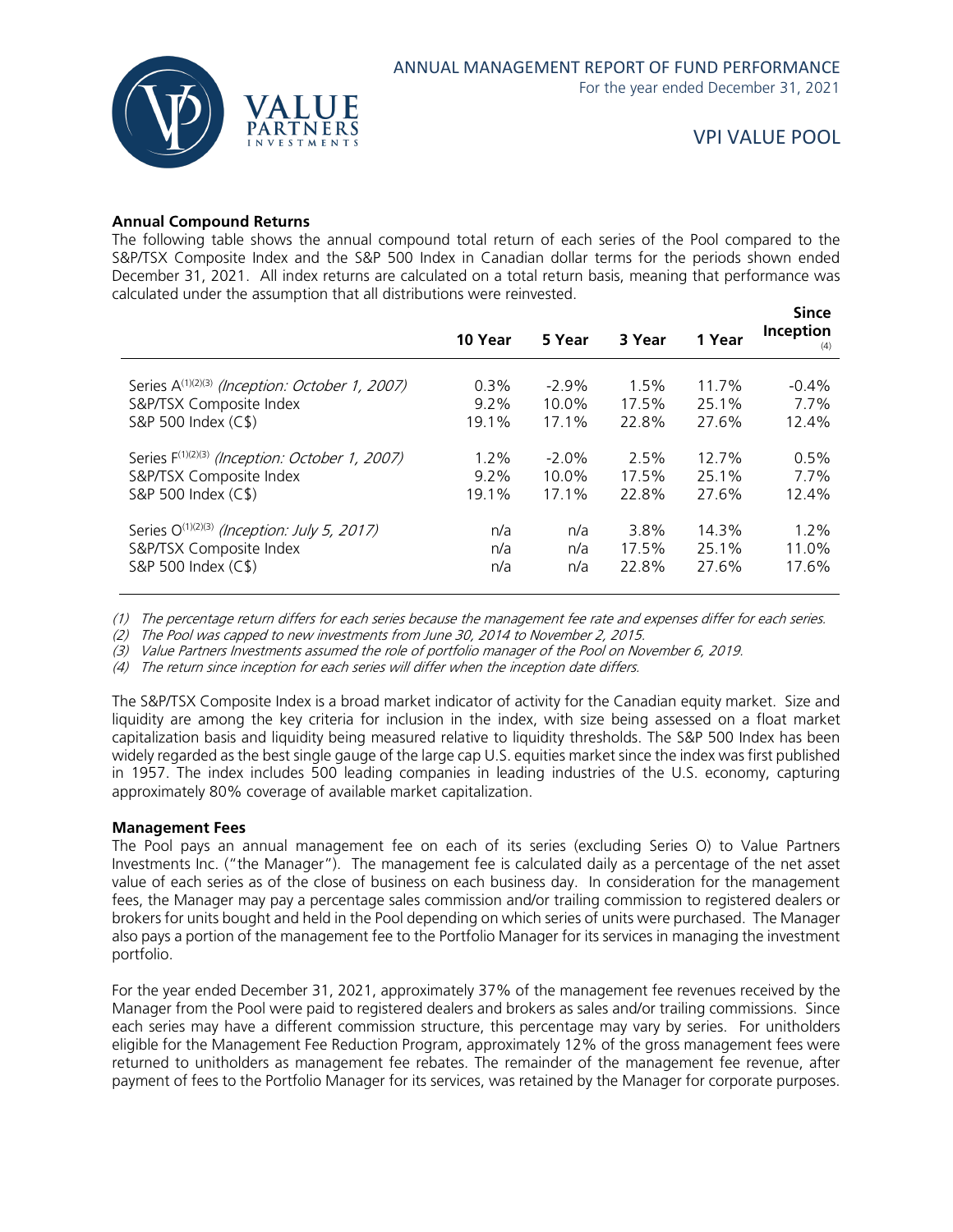

### **Related Party Transactions**

Value Partners Investments Inc. is the manager of the Pool and is responsible for the overall business and operations of the Pool. For the year ended December 31, 2021, the Pool paid \$0.9 million in management fees (excluding taxes) to the Manager.

#### **Financial Highlights**

The following tables show selected key financial information about each series of the Pool and are intended to help you understand the Pool's financial performance for the past five years ended December 31. This information is derived from the Pool's audited annual financial statements and is not intended to be a reconciliation of the net asset value per unit.

## **The Pool's Net Assets Per Unit (\$)(1)**

| <b>Series A</b>                                                    | December 31<br>2021 | December 31<br>2020 | December 31<br>2019 | December 31<br>2018 | December 31<br>2017 |
|--------------------------------------------------------------------|---------------------|---------------------|---------------------|---------------------|---------------------|
| Net assets, beginning of period                                    | 7.79                | 8.62                | 8.43                | 9.60                | 10.28               |
| Increase (decrease) from<br>operations:                            |                     |                     |                     |                     |                     |
| Total revenue<br>Total expenses                                    | 0.06<br>(0.19)      | (0.19)              | 0.23<br>(0.21)      | 0.19<br>(0.20)      | 0.14<br>(0.20)      |
| Realized gains for the period                                      | 0.38                | (0.78)              | (1.70)              | 0.04                | 0.08                |
| Unrealized gains (losses) for the<br>period                        | 0.68                | 0.19                | 2.02                | (1.09)              | (0.72)              |
| <b>Total increase (decrease) from</b><br>operations <sup>(2)</sup> | 0.93                | (0.78)              | 0.34                | (1.06)              | (0.70)              |
| <b>Distributions:</b><br>From net investment income                |                     |                     |                     |                     |                     |
| (excluding dividends)<br>From dividends                            |                     |                     | (0.11)              |                     |                     |
| From capital gains                                                 |                     |                     |                     | (0.04)              |                     |
| Return of capital<br>Total annual distributions <sup>(3)</sup>     | ۰                   | ٠                   | (0.11)              | (0.04)              | ۰                   |
| Net assets, end of period                                          | 8.71                | 7.79                | 8.62                | 8.43                | 9.60                |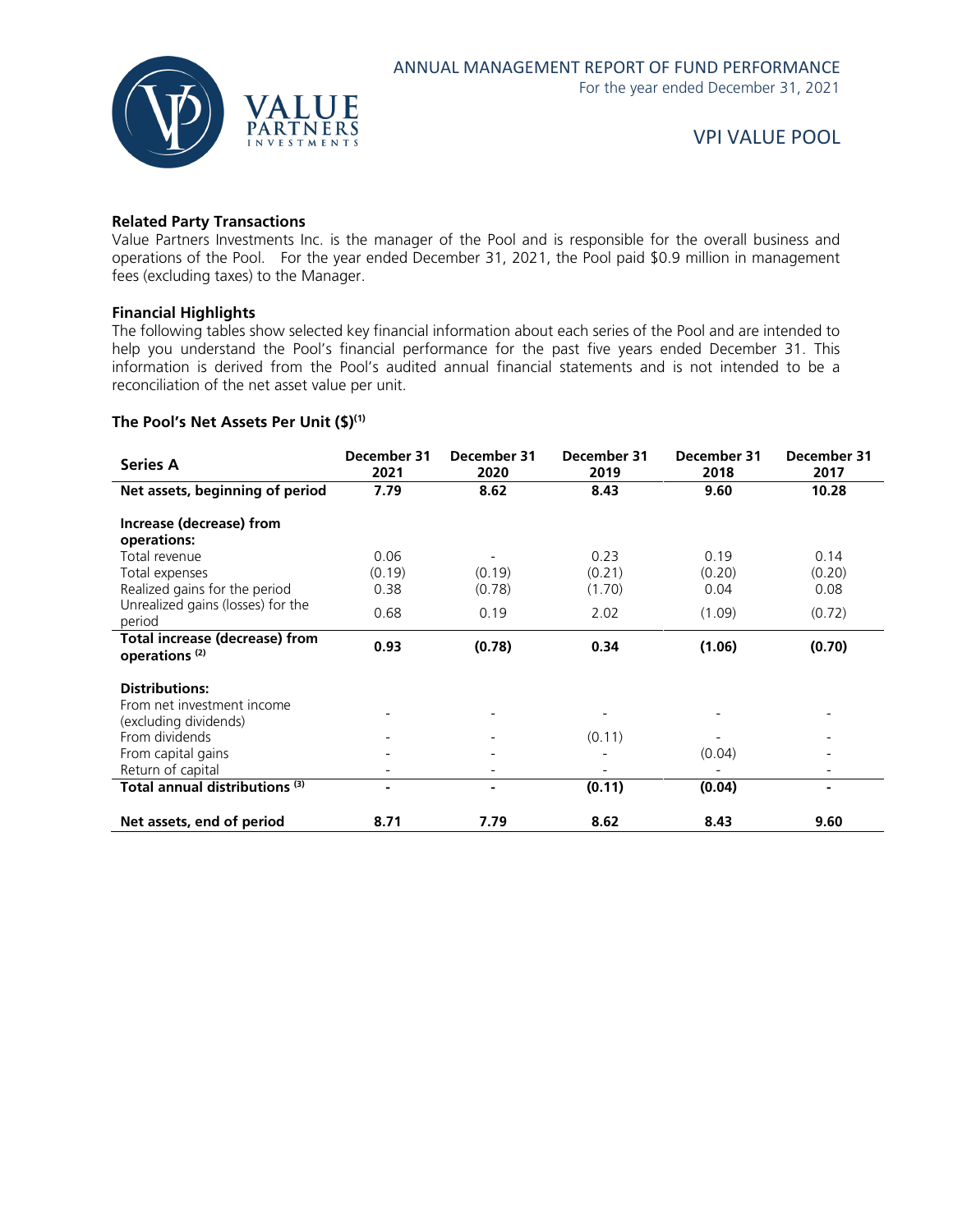

For the year ended December 31, 2021

## VPI VALUE POOL

## **Financial Highlights (continued)**

| <b>Series F</b>                                                           | <b>December</b><br>31 2021 | <b>December</b><br>31 2020 | <b>December</b><br>31 2019 | <b>December</b><br>31 2018 | <b>December</b><br>31 2017 |
|---------------------------------------------------------------------------|----------------------------|----------------------------|----------------------------|----------------------------|----------------------------|
| Net assets, beginning of period                                           | 8.41                       | 9.21                       | 9.04                       | 10.22                      | 10.83                      |
| Increase (decrease) from<br>operations:                                   |                            |                            |                            |                            |                            |
| Total revenue<br>Total expenses                                           | 0.08<br>(0.13)             | (0.12)                     | 0.25<br>(0.14)             | 0.20<br>(0.12)             | 0.15<br>(0.12)             |
| Realized gains for the period<br>Unrealized gains (losses) for the period | 0.40<br>0.72               | (0.84)<br>0.14             | (1.80)<br>2.12             | 0.05<br>(1.19)             | 0.06<br>(0.72)             |
| Total increase (decrease) from<br>operations <sup>(2)</sup>               | 1.07                       | (0.82)                     | 0.43                       | (1.06)                     | (0.63)                     |
| <b>Distributions:</b><br>From net investment income (excluding            |                            |                            |                            |                            |                            |
| dividends)                                                                |                            |                            |                            |                            |                            |
| From dividends                                                            |                            |                            | (0.24)                     |                            |                            |
| From capital gains                                                        |                            |                            |                            | (0.05)                     |                            |
| Return of capital<br>Total annual distributions <sup>(3)</sup>            |                            |                            | (0.24)                     | (0.05)                     |                            |
|                                                                           |                            |                            |                            |                            |                            |
| Net assets, end of period                                                 | 9.48                       | 8.41                       | 9.21                       | 9.04                       | 10.22                      |

| Series O <sup>(4)</sup>                                     | <b>December</b><br>31 2021 | <b>December</b><br>31 2020 | <b>December</b><br>31 2019 | <b>December</b><br>31 2018 | December 31<br>2017      |
|-------------------------------------------------------------|----------------------------|----------------------------|----------------------------|----------------------------|--------------------------|
| Net assets, beginning of period <sup>(4)</sup>              | 8.17                       | 9.60                       | 9.36                       | 10.47                      | 10.00                    |
| Increase (decrease) from                                    |                            |                            |                            |                            |                          |
| operations:                                                 |                            |                            |                            |                            |                          |
| Total revenue                                               | 0.09                       | 0.02                       | 0.25                       | 0.22                       | 0.35                     |
| Total expenses                                              |                            |                            |                            |                            | $\overline{\phantom{a}}$ |
| Realized gains for the period                               | 0.44                       | (1.00)                     | (0.15)                     | 0.05                       |                          |
| Unrealized gains (losses) for the period                    | 0.83                       | (0.02)                     | 1.40                       | (1.40)                     | (0.06)                   |
| Total increase (decrease) from<br>operations <sup>(2)</sup> | 1.36                       | (1.00)                     | 1.50                       | (1.13)                     | 0.29                     |
| <b>Distributions:</b>                                       |                            |                            |                            |                            |                          |
| From net investment income (excluding<br>dividends)         |                            |                            |                            |                            |                          |
| From dividends                                              |                            |                            | (0.81)                     |                            |                          |
| From capital gains                                          |                            |                            |                            | (0.06)                     |                          |
| Return of capital                                           |                            |                            |                            |                            |                          |
| Total annual distributions (3)                              |                            | $\overline{\phantom{0}}$   | (0.81)                     | (0.06)                     | $\blacksquare$           |
| Net assets, end of period                                   | 9.23                       | 8.17                       | 9.60                       | 9.36                       | 10.47                    |

(1) This information is derived from the Pool's audited annual financial statements.

(2) Net assets and distributions are based on the actual number of units outstanding at the relevant time. The increase/decrease from operations is based on the weighted average number of units outstanding over the financial period. (3) Distributions were paid in cash/reinvested in additional units of the Pool, or both.

(4) Inception date: July 5, 2017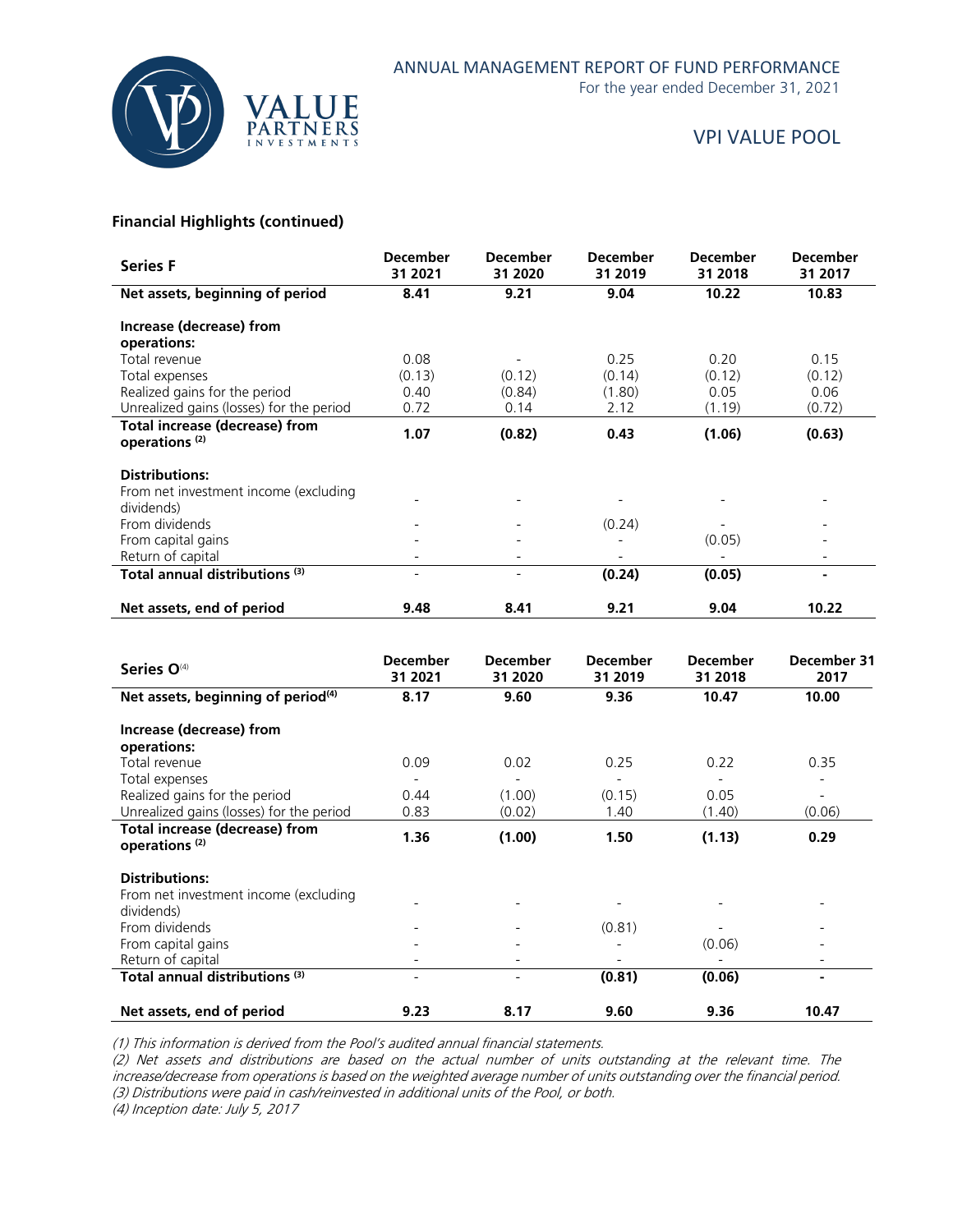

For the year ended December 31, 2021

## VPI VALUE POOL

### **Ratios and Supplemental Data**

| <b>Series A</b>                                           | <b>December</b><br>31 | <b>December</b><br>31 | <b>December</b><br>31 | <b>December</b><br>31 | <b>December</b><br>31 |
|-----------------------------------------------------------|-----------------------|-----------------------|-----------------------|-----------------------|-----------------------|
|                                                           | 2020                  | 2020                  | 2019                  | 2018                  | 2017                  |
| Total net asset value (000's) <sup>(1)</sup>              | \$34,484              | \$42,225              | \$61,583              | \$91,514              | \$138,250             |
| Number of units outstanding (000's) <sup>(1)</sup>        | 3.960                 | 5.418                 | 7.147                 | 10.860                | 14,394                |
| Management expense ratio <sup>(2)</sup>                   | 2.25%                 | 2.25%                 | 2.14%                 | 2.10%                 | 2.06%                 |
| Management expense ratio before<br>waivers or absorptions | 2.34%                 | 2.25%                 | 2.14%                 | 2.10%                 | 2.06%                 |
| Trading expense ratio <sup>(3)</sup>                      | $0.02\%$              | 0.12%                 | 0.12%                 | $0.00\%$              | $0.00\%$              |
| Portfolio turnover rate (4)                               | 32.30%                | 68.30%                | 90.40%                | 2.91%                 | 2.54%                 |
| Net asset value per unit (1)                              | \$8.71                | \$7.79                | \$8.62                | \$8.43                | \$9.60                |

| <b>Series F</b>                                           | <b>December</b><br>31<br>2021 | <b>December</b><br>31<br>2020 | <b>December</b><br>31<br>2019 | <b>December</b><br>31<br>2018 | <b>December</b><br>31<br>2017 |
|-----------------------------------------------------------|-------------------------------|-------------------------------|-------------------------------|-------------------------------|-------------------------------|
| Total net asset value (000's) (1)                         | \$20.711                      | \$17,606                      | \$20.939                      | \$25,413                      | \$38,060                      |
| Number of units outstanding (000's) <sup>(1)</sup>        | 2,185                         | 2,094                         | 2.274                         | 2,811                         | 3,724                         |
| Management expense ratio <sup>(2)</sup>                   | .35%                          | 1.33%                         | 1.23%                         | 1.19%                         | 1.14%                         |
| Management expense ratio before<br>waivers or absorptions | 1.41%                         | 1.33%                         | 1.23%                         | 1.19%                         | 1.14%                         |
| Trading expense ratio <sup>(3)</sup>                      | $0.02\%$                      | 0.12%                         | 0.12%                         | $0.00\%$                      | $0.00\%$                      |
| Portfolio turnover rate (4)                               | 32.30%                        | 68.3%                         | 90.40%                        | 2.91%                         | 2.54%                         |
| Net asset value per unit (1)                              | \$9.48                        | \$8.41                        | \$9.21                        | \$9.04                        | \$10.22                       |

| Series O                                                  | <b>December</b><br>31<br>2021 | <b>December</b><br>31<br>2020 | <b>December</b><br>31<br>2019 | <b>December</b><br>31<br>2018 | <b>December</b><br>31<br>2017 |
|-----------------------------------------------------------|-------------------------------|-------------------------------|-------------------------------|-------------------------------|-------------------------------|
| Total net asset value (000's) (1)                         | \$314                         | \$49                          | \$48                          | \$1,864                       | \$785                         |
| Number of units outstanding (000's) <sup>(1)</sup>        | 33                            | 6                             | 5                             | 199                           | 75                            |
| Management expense ratio <sup>(2)</sup>                   | $0.00\%$                      | $0.00\%$                      | $0.00\%$                      | $0.00\%$                      | $0.00\%$                      |
| Management expense ratio before<br>waivers or absorptions | 0.38%                         | 0.35%                         | 0.29%                         | 0.20%                         | 0.16%                         |
| Trading expense ratio <sup>(3)</sup>                      | 0.02%                         | 0.12%                         | 0.12%                         | $0.00\%$                      | $0.00\%$                      |
| Portfolio turnover rate (4)                               | 32.30%                        | 68.30%                        | 90.40%                        | 2.91%                         | 2.54%                         |
| Net asset value per unit (1)                              | \$9.23                        | \$8.17                        | \$9.60                        | \$9.36                        | \$10.47                       |

(1) This information is provided as at the date shown.

(2) Management expense ratio is based on total expenses for the stated period (excluding distributions, commissions and other portfolio transaction costs) and is expressed as an annualized percentage of daily average net assets during the period. In the period a series is established, the management expense ratio is annualized from the date of inception to December 31.

(3) The trading expense ratio represents total commissions and other portfolio transaction costs expressed as an annualized percentage of daily average net assets during the period.

(4) The Pool's portfolio turnover rate indicates how actively the Pool's portfolio manager manages its portfolio investments. A portfolio turnover rate of 100% is equivalent to the Pool buying and selling all of the securities in its portfolio once in the course of the year. The higher the Pool's portfolio turnover rate in a year, the greater the trading costs payable by the Pool in the year, and the greater the chance of an investor receiving taxable capital gains in the year. There is not necessarily a relationship between a high turnover rate and the performance of the Pool.